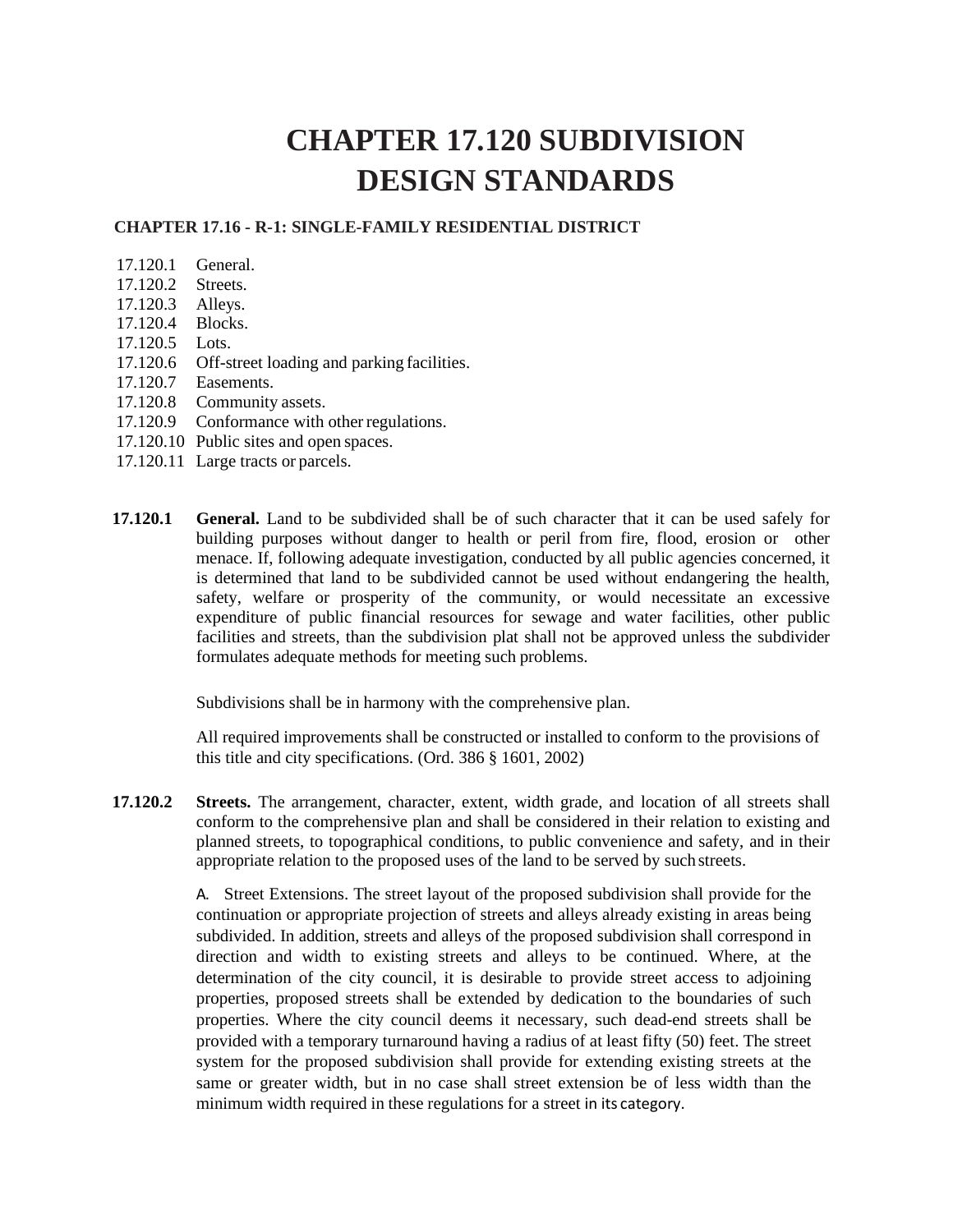B. Dedication of Right-of-Way for New Streets. The dedication of right-of-way for new streets measured from lot line to lot line shall be shown on the comprehensive plan, or, if not shown thereon, shall meet the followingstandards:

| <b>Street Type</b>             | Minimum Dedicated Right-of-Way Width |
|--------------------------------|--------------------------------------|
| Parkway                        | 150 feet                             |
| <b>Arterial streets</b>        | 80-120 feet                          |
| <b>Collector streets</b>       | 80 feet                              |
| Minor streets                  | 60 feet                              |
| <b>Marginal Access streets</b> | 60 feet                              |
| Alleys                         | 20 feet                              |

All streets classified as arterial streets by the comprehensive plan shall have all points of access streets approved by the city council.

C. Dedication of Right-of-Way for Existing Streets. Subdivisions platted along existing streets shall dedicate additional right-of-way if necessary to meet the minimum street width requirements set forth above. The entire minimum right-of-way width shall be dedicated where the subdivision is on both sides of an existing street. When the subdivision is located on only one side of an existing street, one-half of the required rightof-way width, measured from the center line of the existing roadway, shall be dedicated. Dedication of one-half of the right-of- way for proposed streets along the boundaries of land proposed for subdivision shall be prohibited.

D. Intersections. Streets shall intersect as nearly as possible at an angle of ninety (90) degrees, and no intersection shall be at an angle of less than sixty (60) degrees. Street curb intersections shall be rounded by radii or at least twenty (20) feet. When the smallest angle of street intersection is less than seventy-five (75) degrees, the city council may require curb radii of greater length. Wherever necessary to permit the construction of a curb having a desirable radius without reducing the sidewalk at a street corner to less than normal width, the property line at such street corner shall be rounded or otherwise set back sufficiently to permit such curb construction. No lot or other parcel of land which abuts on and has access to either a collector or a minor street shall have a service drive, curb cut or other means of access to an arterial street within seventy-five (75) feet of the right-of-way of any street which intersections such arterial street on the side on which such lot or parcel islocated.

E. Horizontal and Vertical Street Curves. A tangent at least one hundred (100) feet long shall be introduced between reverse curb on arterial and collector streets. Where there is a deflection angle of more than ten (10) degrees in the alignment of a street, a curve with a radius adequate to ensure safe sight distance shall be made. The minimum radii of curves shall be:

| Street Type | Minimum Curve Radius |
|-------------|----------------------|
| Arterial    | 300 feet             |
| Collector   | 300 feet             |
| Minor       | 100 feet             |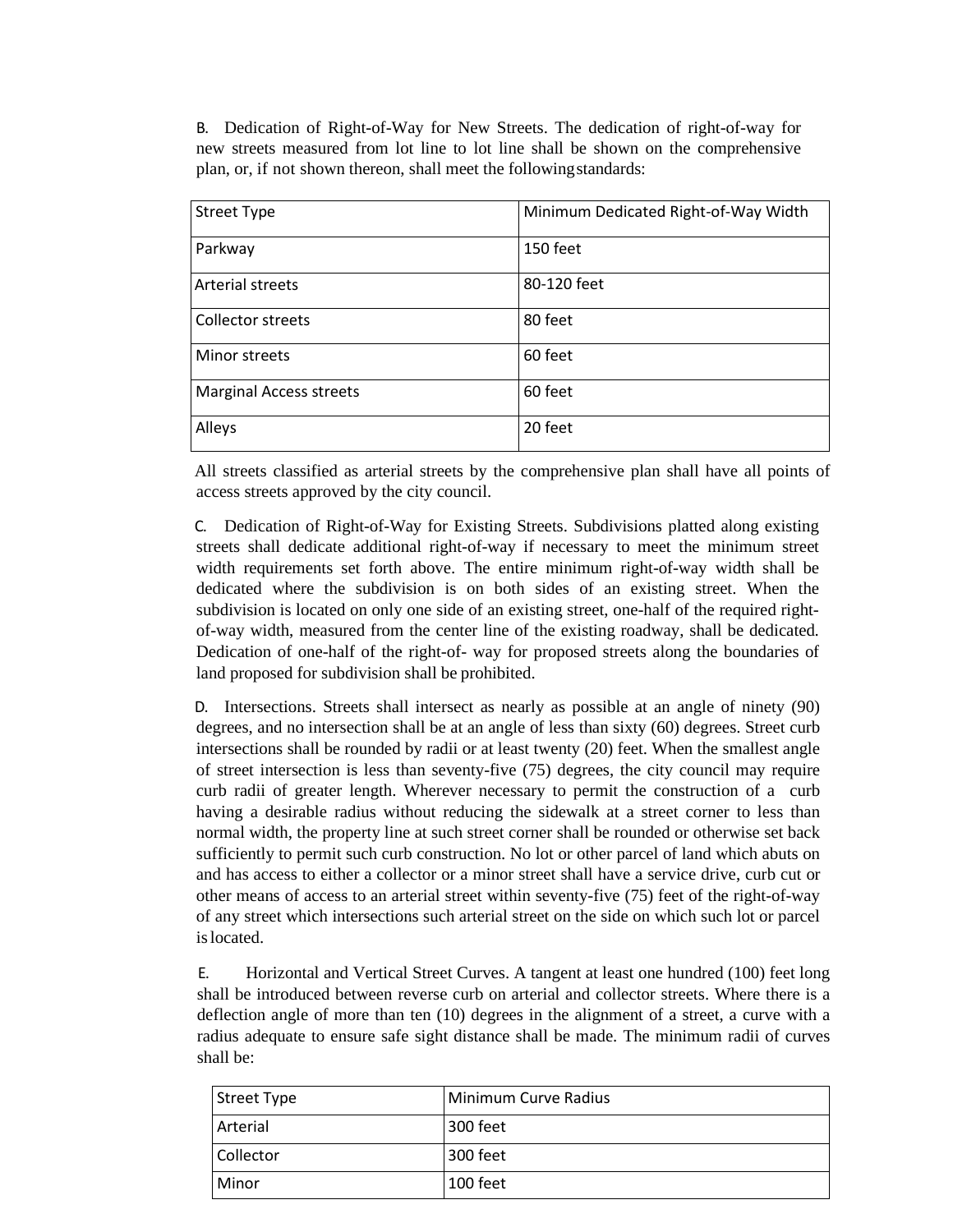Every change in grade shall be connected by a vertical curve constructed so as to afford a minimum sight distance of two hundred (200) feet, said sight distance being measured from a driver's eyes, which are assumed to be four and one-half feet above the pavement surface, to an object four inches high on the pavement.

| Street Type | Percent Grade |
|-------------|---------------|
| Arterial    | 5%            |
| Collector   | 7%            |
| Minor       | 12%           |

F. Street Grades and Elevations. Street grades shall conform to the following:

All streets shall be designed so as to provide for the discharge of surface water from the pavement and from the right-of-way by grading and drainage. For adequate drainage, the minimum street grade shall be not less than one-half of one percent. The city council shall not approve streets which will be subject to inundation or flooding. All streets must be located at elevations which will make them flood-free streets if such fill does not increase flood heights. Drainage openings shall be designated so as not to restrict the flow of water and thereby increase flood heights.

G. Marginal Access Streets. Where a subdivision abuts or contains an existing or proposed arterial street, the city council may require access streets, reverse frontage with screen planting contained in a nonaccess reservation along the rear property line, deep lots with service alleys, or such other treatment as may be necessary for adequate protection of residential properties and to afford separation of through and localtraffic.

Where a subdivision borders on or contains a railroad right-of-way or limited access highway right-of-way, the city council may require a street approximately parallel to and on each side of such right-of-way, at a distance suitable for the appropriate use of the intervening land, as for park purposes in residential districts, or for commercial or industrial purposes in appropriate districts. Such distances shall also be determined with due regard for the requirements of approach grades and future grade separations.

H. Street Jogs. Street jogs with center line offsets of less than one hundred twenty-five (125) feet shall be prohibited.

I. Cul-De-Sacs. Minor terminal or dead-end streets or courts which are designed so as to have one end permanently closed shall not be longer than five hundred forty (540) feet total right-of-way length including cul-de-sac and shall be provided at the closed end with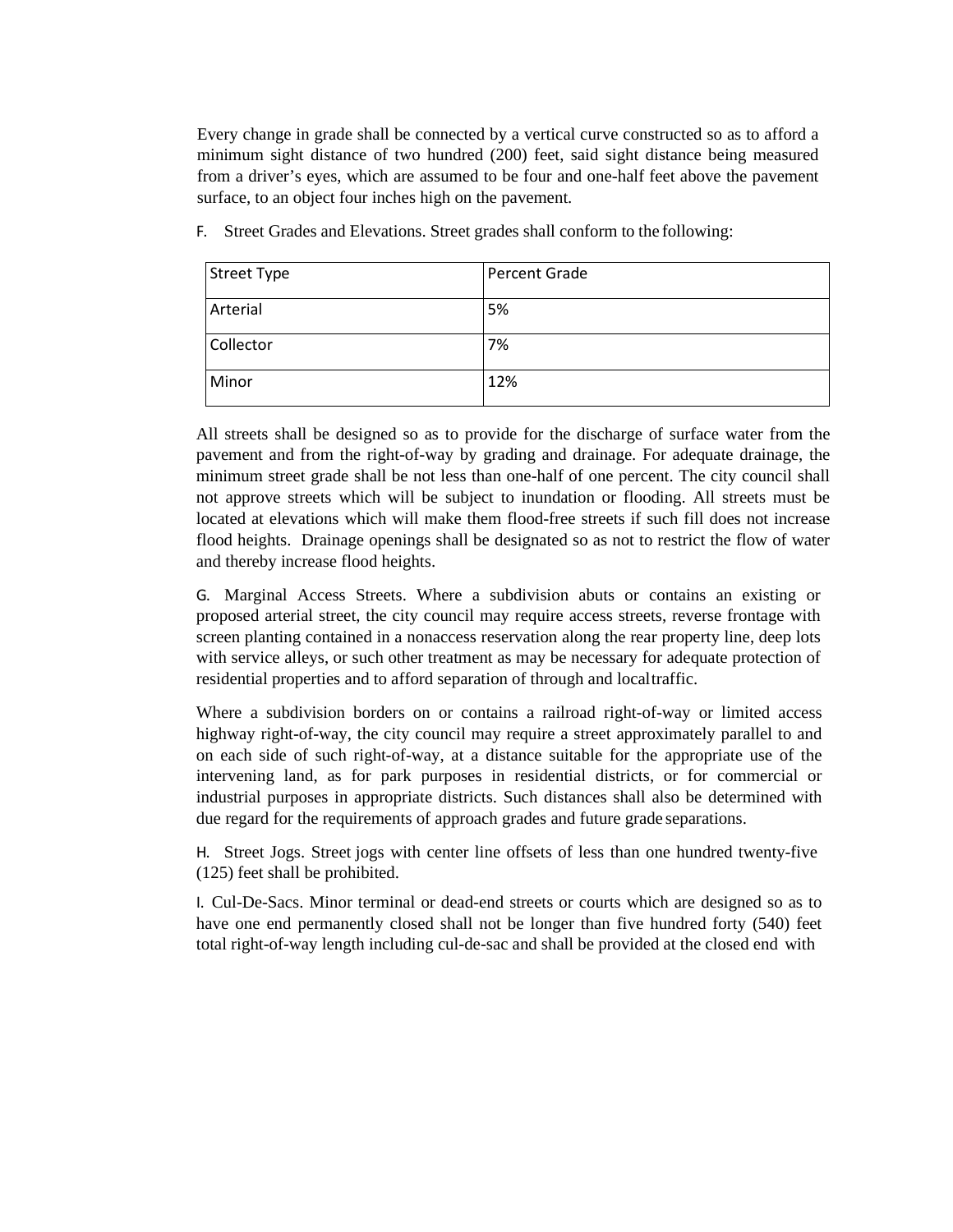a turn- around having a radius at the outside of the pavement of at least fifty (50) feet and a radius at the outside of the right-of-way at least sixty (60) feet.

J. Street Names. Proposed streets which are in alignment with other already existing and named streets shall bear the names of such existing streets. The name of a proposed street which is not in alignment with an existing street shall be duplicate the name of any existing street, irrespective of the use of the suffix street, avenue, boulevard, drive, place, court, land, road, pike, highway, parkway or similar suffix.

K. Private Streets and Reserve Strips. There shall be no private streets platted within a subdivision. There shall be no reserve strips in a subdivision except where their control is definitely vested in the city or county under conditions approved by the city council as authorized in these regulations. (Ord. 386 § 1602,2002)

L. Sidewalks. For the safety of pedestrians in residential and commercial subdivisions, sidewalks constructed of Portland concrete cement shall be constructed within the right-ofway adjacent to each lot one foot from the lot line on both sides of the street to meet the following specifications:

- 1. Compliant with the Americans with Disabilities Act (ADA) of 1990;
- 2. Single-family or duplex housing developments: four feet wide and four inches thick;
- 3. Multi-family or group housing developments: five feet wide and four inches thick;
- 4. Commercial developments: eight to ten (10) feet wide and five inches thick;
- 5. Sidewalks shall be completed prior to occupancy. Occupancy permits will not be issued until completion.
- **17.120.3 Alleys.** Alleys shall be provided to give access to the rear of all lots used for commercial and industrial purposes. The minimum width of an alley shall be twenty (20) feet. Alley intersections and sharp changes in alignment shall be avoided, but where necessary, corners shall be cut off sufficiently to permit safe vehicular movement. Dead-end alleys shall be avoided where possible, but if unavoidable, shall be provided with adequate facilities at the dead-end, as determined by the city council. Alleys shall not be provided in residential areas except in cases where the subdivider produces evidence of the need for alleys which is satisfactory to the city council. (Ord. 386 § 1603, 2002)
- **17.120.4 Blocks.** Blocks shall be bounded by streets. The lengths, widths, and shapes of blocks shall be determined with due regard to the provision of adequate building sites suitable to the special needs of the type of use contemplated; zoning requirements as to lot sizes and dimensions; needs for convenience access; circulation, control and safety of street traffic; and limitations and opportunities of topography.

Block lengths shall not exceed four hundred twenty feet (420) feet or be less than three hundred (300) feet, except as the city council considers necessary to secure efficient use of land or desired features of street layout.

Blocks shall be wide enough to allow two tiers of lots of minimum depth, provided, that where this would require lots to front on an arterial street or highway or where topographical conditions or the size of the property prevent two tiers of lots, the city council may approve a single tier of lots of minimum depths. (Ord. 386 § 1604, 2002)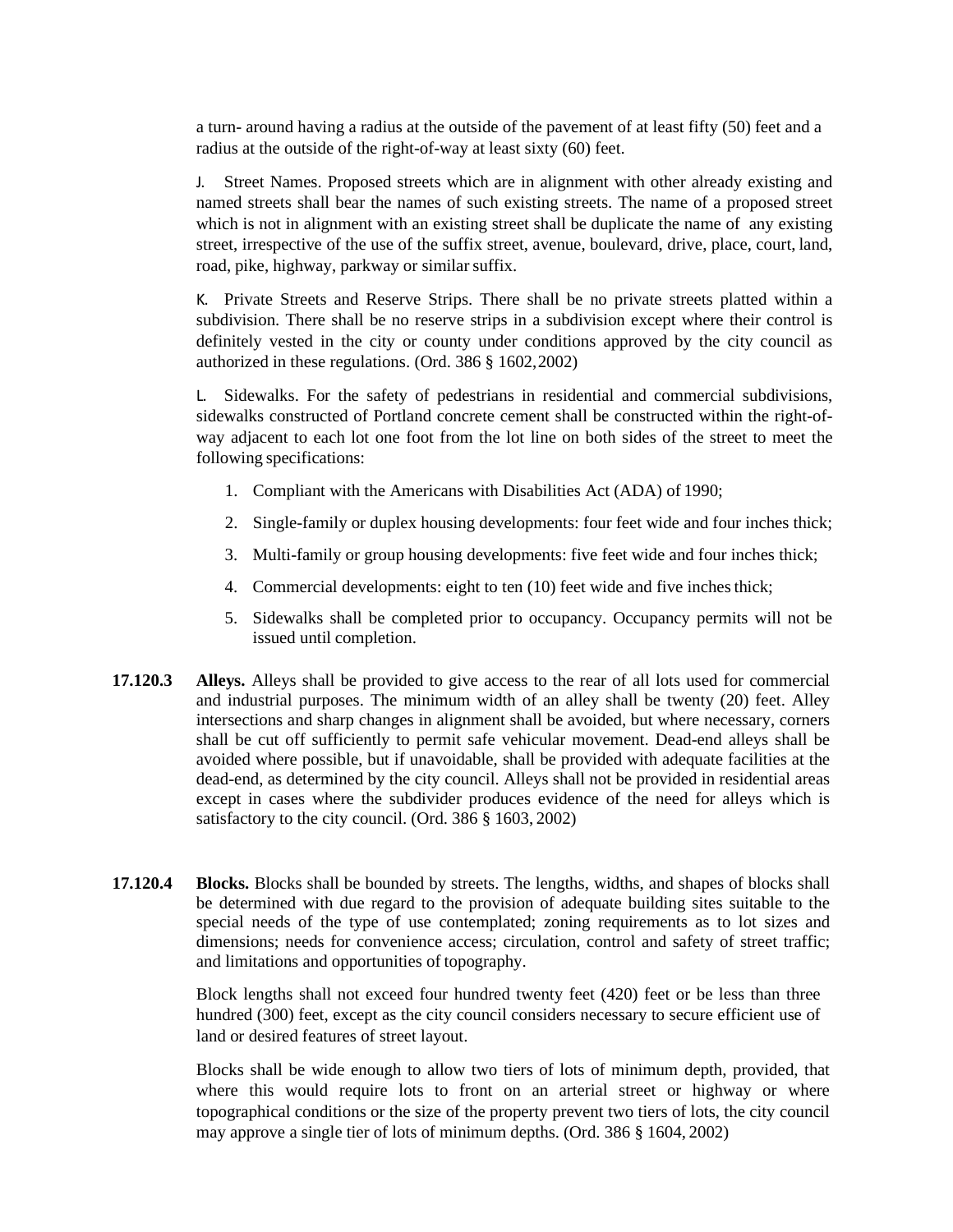## **17.120.5 Lots.**

A. The lot size, width, depth, shape and orientation, and the minimum building setback lines shall be appropriate for the location of the subdivision and for the type of development and use contemplated.

B. Flood Hazards. Land subject to flooding and land deemed to be topographically unsuitable for residential development shall not be platted for residential use or for any other use which may increase the danger to health, life, or property or aggravate erosion or flood hazards. Such land within the subdivision shall be set aside on the plat for such uses as will not be endangered by periodic or occasional inundation contrary to the public welfare. To ensure that lots will be located only where they will provide flood-free house sites, the city council may require the subdivider to provide elevation and flood profiles sufficient to demonstrate that the house sites will be completely free from the danger of flooding. If a stream flows through or adjacent to the proposed subdivision, the plat plan shall provide for an easement or right-of-way along the stream for a floodway. For the smaller streams, the plan shall also provide for channel improvement to enable them to carry all reasonable floods within banks. The floor elevations of houses shall be high enough to be well above the extraordinary flood. The floodway easement shall be wide enough to provide for future enlargement of the stream channel as adjacent areas become more highly developed and run-off rates are increased. (Ord. 386 § 1605, 2002)

- **17.120.6 Off-street loading and parking facilities.** In commercial and industrial subdivisions, in the portions of residential subdivisions reserved for commercial or industrial uses, and the lots or parcels platted for commercial or industrial uses, lots or parcels platted for commercial or industrial sites shall be large enough to provide for off-street loading and unloading facilities and off-street parking facilities. (Ord. 386 § 1606, 2002)
- **17.120.7 Easements**. Easements across lots or centered on rear or side lot lines shall be provided for utilities where necessary and shall be at least twelve (12) feet wide.

Where a subdivision is traversed by a water course, drainage way, channel or stream there shall be provided a storm water easement or drainage right-of-way conforming substantially with the lines of such water course, and such further width or construction, or both, as will be adequate for the purpose. Parallel streets or parkways may be required in connection therewith. (Ord. 386 § 1607, 2002)

- **17.120.8 Community assets.** In all subdivisions, due regard shall be shown for natural features such as large trees, unusual rock formations, and water courses; for sites which have historical significance; and for similar assets which, if preserved, will add attractiveness and value to the subdivision and to the area. The city council may prepare a list of all such features within its area of planning jurisdiction which it deems worthy of preservation. (Ord. 386 § 1608, 2002)
- **17.120.9 Conformance with other regulations.** No final plat of land within the area of force and effect of existing zoning regulations will be approved unless it conforms with such regulations. Whenever there is a variance between the minimum standards set forth in these regulations and those contained in the building code, or other official regulations, the highest standard shall apply. (Ord. 386 § 1609, 2002)